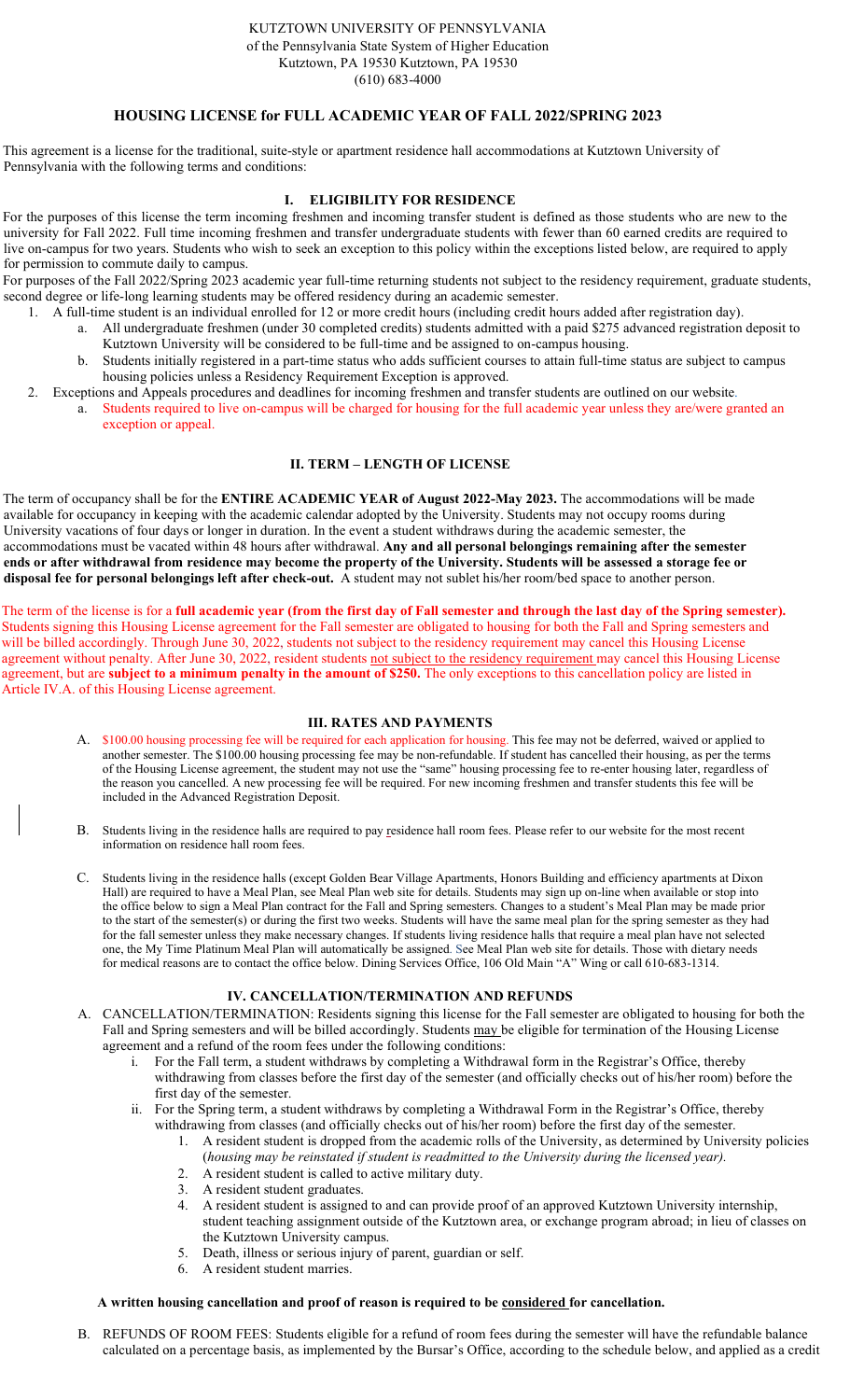to the student's university account. Any refunds of housing fees are based on the date of official check-out from the residence hall.

| $\mathbf{i}$ . |                                                |  | Prior to and through the first         |  |  | Saturday of | the |
|----------------|------------------------------------------------|--|----------------------------------------|--|--|-------------|-----|
| ii.            |                                                |  | Through second Saturday of the         |  |  |             |     |
|                |                                                |  | iii. Through third Saturday day of the |  |  |             |     |
|                | iv. Through fourth Saturday of the semester50% |  |                                        |  |  |             |     |
| V.             |                                                |  | Through fifth Saturday of the          |  |  |             |     |
|                |                                                |  |                                        |  |  |             |     |
|                |                                                |  |                                        |  |  |             |     |

#### The Housing Processing Fee of \$100.00 is non-refundable. If a student cancels their housing, as per the terms of our Housing License agreement, the student may not use the "same" payment to re-enter housing later, regardless of the reason for the cancellation. A new charge will be assessed.

Students who receive federal and/or state aid and who withdraw from the University will have their aid recalculated based on federal and state regulations and may owe a balance to the University as a result.

C. MEAL PLAN REFUNDS - Students who choose to move out of the residence halls who wish to cancel their Meal Plan, must immediately notify the Dining Services Office, 106 Old Main "A" Wing, from their KU email or stop in to fill out a form. Meal Plan refunds are based on the University refund policy. Students withdrawing from the University will not be entitled to refunds after the fifth week of classes. The Dining Services Office will not issue refunds for balances less than one dollar.

## V. UTILITIES, HEAT, FURNISHINGS

Included with the residence hall accommodations to be supplied by the University is a reasonable amount of heat, light, and hot water. The University will abide by all housing regulations that are in effect in local and state housing codes. Student rooms will be furnished by the University with a bed, mattress, dresser, desk, desk chair, and closet space. The student may not permit the removal of any furniture, equipment or any other property belonging to the University from his/her room. Property or furnishings of the residence hall may not be moved into student rooms from common areas of the building. Loft units, which are not the property of the University, are not permitted in residence hall rooms. Residents will be charged a fee for removal of any furniture that does not belong in a student's room.

# VI. TECHNOLOGY SERVICES

Each residence hall student room has wired and wireless internet access, as well as basic cable TV and telephone services. The equipment necessary to access these services is the responsibility of the occupant(s) (i.e. computer, TV, telephone).

Telephones that are used must be touchtone (not pulse dial). Cordless telephones are not recommended. Intra-campus and local calling privileges are provided as a service to resident students. The University does not provide for long distance phone calling; students may use pre-paid telephone cards, credit cards from any telephone service provider, or make collect calls. Students who make long distance calls are individually responsible for all resultant charges from their long distance provider.

### VII. USE OF PREMISES

The student will occupy the assigned space solely as a residence for himself/herself and not as a salesroom or a storage room for merchandise. Exceptions are made for the sale of personally owned items (e.g. textbooks) or a personal service (e.g. typing) by contacting the Housing and Dining Services Office. Additional occupants may not live within the premises other than those assigned by the Housing and Dining Services Office. Visitors are permitted in accordance with policies established by the University. The actions of all guests are the responsibility of their student host.

### VIII. LIABILITY

The University will not be liable or assume responsibility for accident, personal injury, or illness sustained by you, guests, or visitors, or for the damage, theft or loss of personal property. The student releases Kutztown University, its officers, agencies and employees from any liability on account of any accident, injury, illness, property damage, theft or loss.

### IX. NOTICES

Any notices or announcements of regulations to be served on a student may be served in writing and will be deemed properly given if posted prominently in the residence halls for a period of no less than one week (when possible), or delivered personally or through campus mail or through the student's KU e-mail account, or if delivered by registered mail in a post-paid envelope addressed to the student at the hall in which the student resides.

### X. REPAIRS AND ROOM CONDITION

All rooms will be inspected by the resident and staff when the resident begins and ends occupancy of any room. The resident will be billed for any damages or alterations that occur during the occupancy period, as indicated on the Room Condition Verification Form, excluding normal usage. The student must keep the room, furniture, and fixtures in good condition. The student may not use nails, tacks, screws, etc., in the walls, ceilings, woodwork, or doors and may not make any alterations of the accommodations nor deface the same, nor let anyone else deface the same, nor harbor or keep any animals or pets, except fish (piranhas are not permitted). Students may not harbor firearms, fireworks, or other dangerous materials in the accommodations, nor permit the accumulation of waste and refuse, and must keep the accommodations in a neat and sanitary condition at all times.

### XI. RULES AND REGULATIONS

Students must comply with all sanitary laws, with rules and regulations of municipal, state, or federal authorities, and must at all times comply with the rules and regulations in force or adopted by the University, as well as those set forth in the Key, relating to residence hall occupancy and use. The University reserves the right to enter a room during regularly and announced inspections to ensure standards of cleanliness and safety. University personnel may enter student rooms for the purpose of safeguarding the health and safety of the residents of a residence hall. University personnel may enter student rooms for the purpose of repairs. Authorized University personnel have the right of entry, under prescribed conditions, to determine the violation of a law or University rules and regulations.

# XII. RIGHT OF ASSIGNMENT

Assignment to housing space is made without regard to race, creed, color, sexual orientation, religion, or national origin. This license is for an assignment in the residence halls and not for a particular room or housing fee. The University reserves the right to make room assignments, temporary assignments, consolidation and reassignments when necessary. Housing, Residence Life and Dining Services Office will have priority in backfilling any vacancies that occur, regardless of the reason for vacancy.